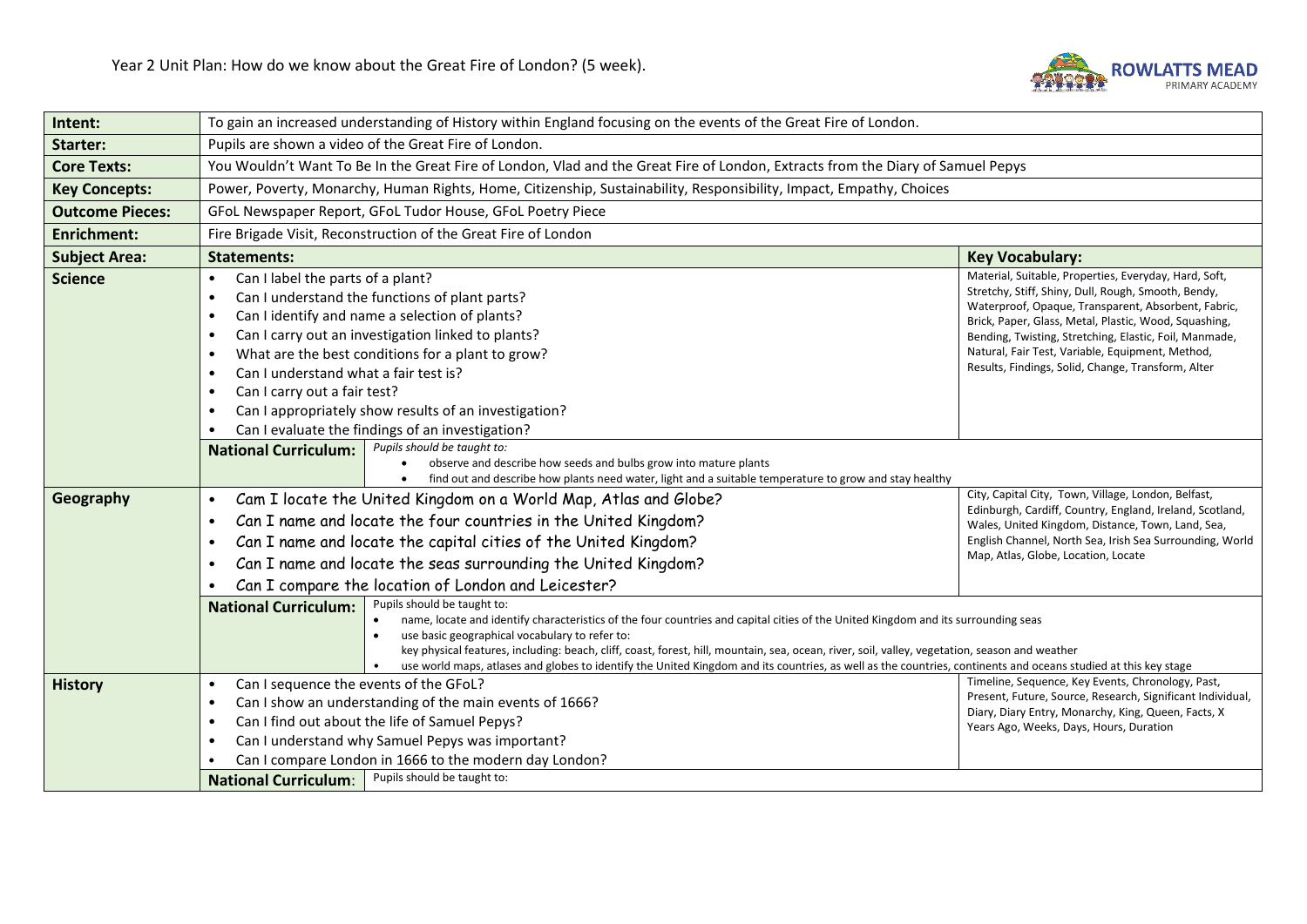

|                          |                                                                                                                                                                       | events beyond living memory that are significant nationally or globally [for example, the Great Fire of London, the first aeroplane flight or events commemorated   |                                                                     |  |  |
|--------------------------|-----------------------------------------------------------------------------------------------------------------------------------------------------------------------|---------------------------------------------------------------------------------------------------------------------------------------------------------------------|---------------------------------------------------------------------|--|--|
|                          |                                                                                                                                                                       | through festivals or anniversaries]                                                                                                                                 |                                                                     |  |  |
|                          |                                                                                                                                                                       | the lives of significant individuals in the past who have contributed to national and international achievements. Some should be used to compare aspects of life in |                                                                     |  |  |
|                          |                                                                                                                                                                       | different periods [for example, Elizabeth I and Queen Victoria, Christopher Columbus and Neil Armstrong, William Caxton and Tim Berners-Lee, Pieter Bruegel the     |                                                                     |  |  |
|                          |                                                                                                                                                                       | Elder and LS Lowry, Rosa Parks and Emily Davison, Mary Seacole and/or Florence Nightingale and Edith Cavell]                                                        |                                                                     |  |  |
|                          |                                                                                                                                                                       | significant historical events, people and places in their own locality                                                                                              |                                                                     |  |  |
| <b>Design Technology</b> | Can I follow instructions to make Tudor Bread?                                                                                                                        |                                                                                                                                                                     | Artist, Sketch, Landscape, Improve, Shades, Silhouette,             |  |  |
|                          | Can I design a suitable package for my Tudor Bread?<br>$\bullet$                                                                                                      |                                                                                                                                                                     | Stencil, Scale, Proportion, Types of Paint, Tones, Mixing,          |  |  |
|                          |                                                                                                                                                                       |                                                                                                                                                                     | Layering, Experimenting, Composition, Artwork, Theme,<br>Popularity |  |  |
|                          | <b>National Curriculum:</b>                                                                                                                                           | Pupils should be taught to:                                                                                                                                         |                                                                     |  |  |
|                          |                                                                                                                                                                       | use the basic principles of a healthy and varied diet to prepare dishes<br>$\bullet$                                                                                |                                                                     |  |  |
|                          |                                                                                                                                                                       | understand where food comes from.<br>$\bullet$                                                                                                                      |                                                                     |  |  |
| Art                      | Can I research the artist Pierre Mondrian?<br>$\bullet$                                                                                                               |                                                                                                                                                                     | Drawing, Artists, Analyse, Research, Appriase                       |  |  |
|                          | ٠                                                                                                                                                                     | Can I create a fact file on the life and artwork of Pierre Mondrian?                                                                                                |                                                                     |  |  |
|                          |                                                                                                                                                                       | Can I draw a Tudor House and colour in theme of composition C 1920?                                                                                                 |                                                                     |  |  |
|                          | <b>National Curriculum:</b>                                                                                                                                           | Pupils should be taught:                                                                                                                                            |                                                                     |  |  |
|                          |                                                                                                                                                                       | to use drawing, painting and sculpture to develop and share their ideas, experiences and imagination                                                                |                                                                     |  |  |
|                          | to develop a wide range of art and design techniques in using colour, pattern, texture, line, shape, form and space                                                   |                                                                                                                                                                     |                                                                     |  |  |
|                          | about the work of a range of artists, craft makers and designers, describing the differences and similarities between different practices and disciplines, and making |                                                                                                                                                                     |                                                                     |  |  |
|                          |                                                                                                                                                                       | links to their own work                                                                                                                                             |                                                                     |  |  |
| <b>Music</b>             | Can I appraise a composer?<br>$\bullet$                                                                                                                               |                                                                                                                                                                     | Composer, Appraise, Evaluate, Opinion, Instrument,                  |  |  |
|                          | Can I learn a Plant themed song and sing it in parts?                                                                                                                 |                                                                                                                                                                     | Compose, Volume, Pitch, Pulse, Tempo, Rhythm                        |  |  |
|                          | <b>National Curriculum:</b>                                                                                                                                           | Pupils should be taught to:                                                                                                                                         |                                                                     |  |  |
|                          |                                                                                                                                                                       | Pupils should be taught to:<br>$\bullet$                                                                                                                            |                                                                     |  |  |
|                          |                                                                                                                                                                       | use their voices expressively and creatively by singing songs and speaking chants and rhymes<br>$\bullet$                                                           |                                                                     |  |  |
|                          |                                                                                                                                                                       | listen with concentration and understanding to a range of high-quality live and recorded music                                                                      |                                                                     |  |  |
| <b>PSHE</b>              |                                                                                                                                                                       |                                                                                                                                                                     |                                                                     |  |  |
|                          | <b>National Curriculum:</b>                                                                                                                                           |                                                                                                                                                                     |                                                                     |  |  |
| <b>Religious Studies</b> | Can I say what makes a place special?<br>$\bullet$                                                                                                                    |                                                                                                                                                                     | Sikh, Sikhism, Worship, Gurdwara, God,                              |  |  |
|                          | $\bullet$                                                                                                                                                             | Can I say why a Gurdwara is a special place for Sikh's?                                                                                                             | Vaisakhi, Guru, Rumala, Object, Symbol,                             |  |  |
|                          |                                                                                                                                                                       |                                                                                                                                                                     | 5 Ks: Kesh, Kanga, Kara, Kachera, Kirpan, Mosque,                   |  |  |
|                          | Can I say what special objects and symbols are found in a Gurdwara?<br>$\bullet$                                                                                      |                                                                                                                                                                     | Church, Synagogue, Temple, Mandir, Cathedral, Home                  |  |  |
|                          | Can I explain what the 5 K's are?<br>$\bullet$                                                                                                                        |                                                                                                                                                                     |                                                                     |  |  |
|                          | Can I name other special places of worship?                                                                                                                           |                                                                                                                                                                     |                                                                     |  |  |
|                          | National Curriculum:   See SACRE Document.                                                                                                                            |                                                                                                                                                                     |                                                                     |  |  |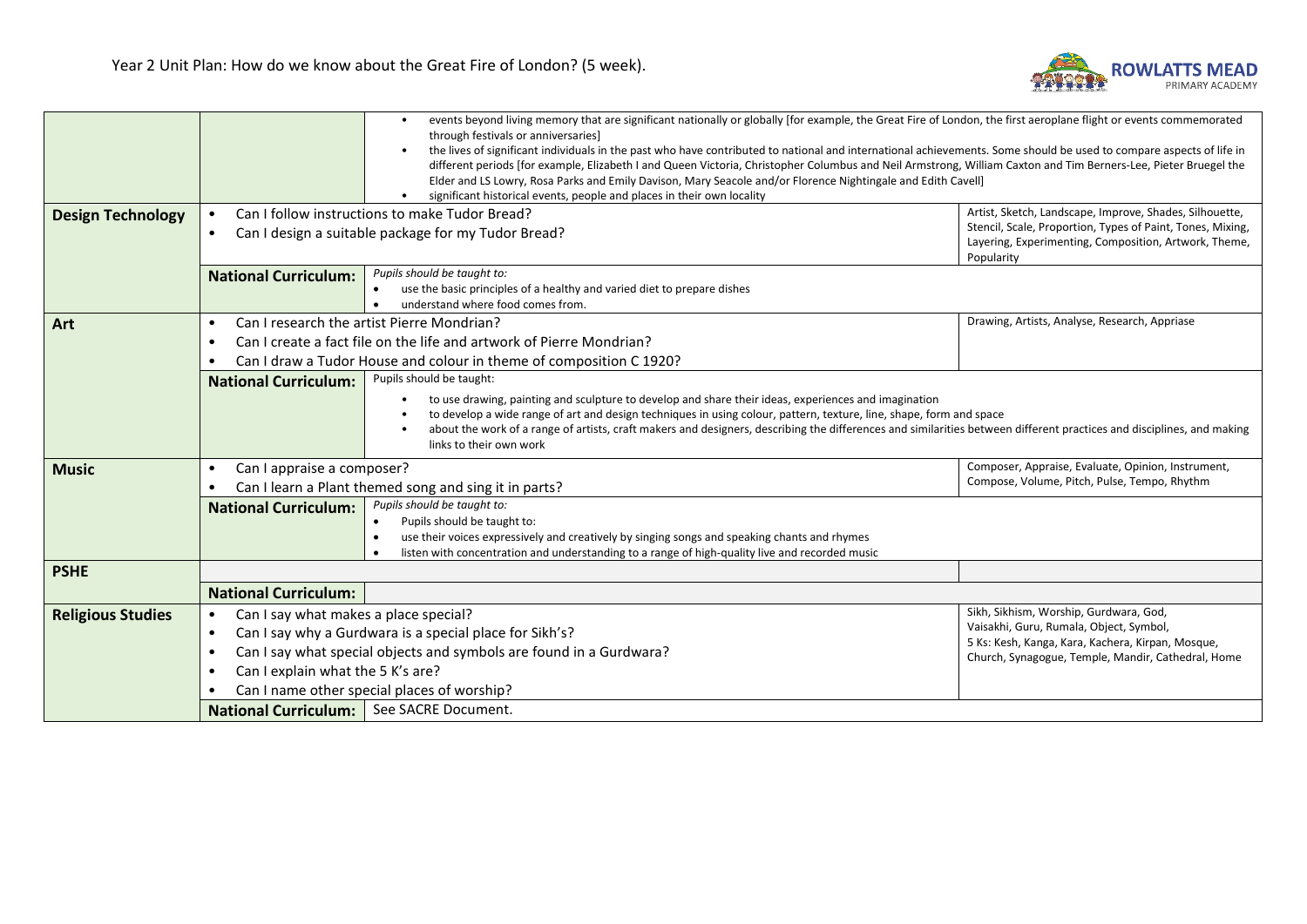

| <b>Computing</b> | Can I select media to present information on a topic?<br>Can I begin to independently edit and change digital content?<br>Can I begin to change the appearance of digital content?<br>Can I talk about what makes digital content good or bad?<br>Can I create a Poster with Text and Media using PicCollage?<br>E-safety<br>Strand - Privacy and Security | Information, Technology, Create, Digital, Content,<br>Internet, E-Safety, Online, Apps, Programs, Predict,<br>Devices, Algorithm, Save, Edit, Personal Information,<br>Organise, Open, Comparison, Execute<br>Instruction, sequence, clear, unambiguous, algorithm,<br>program<br>Sequence, order, algorithm, commands<br>Sequence, prediction, program<br>Artwork, design, route, mat<br>Algorithm |
|------------------|------------------------------------------------------------------------------------------------------------------------------------------------------------------------------------------------------------------------------------------------------------------------------------------------------------------------------------------------------------|-----------------------------------------------------------------------------------------------------------------------------------------------------------------------------------------------------------------------------------------------------------------------------------------------------------------------------------------------------------------------------------------------------|
|                  | <b>Unit 5- Making Music</b>                                                                                                                                                                                                                                                                                                                                | Debugging, algorithm, program                                                                                                                                                                                                                                                                                                                                                                       |
|                  | To say how music can make us feel                                                                                                                                                                                                                                                                                                                          |                                                                                                                                                                                                                                                                                                                                                                                                     |
|                  | To identify that there are patterns in music                                                                                                                                                                                                                                                                                                               |                                                                                                                                                                                                                                                                                                                                                                                                     |
|                  | To describe how music can be used in different ways                                                                                                                                                                                                                                                                                                        |                                                                                                                                                                                                                                                                                                                                                                                                     |
|                  | To show how music is made from a series of notes                                                                                                                                                                                                                                                                                                           |                                                                                                                                                                                                                                                                                                                                                                                                     |
|                  | To create music for a purpose                                                                                                                                                                                                                                                                                                                              |                                                                                                                                                                                                                                                                                                                                                                                                     |
|                  | To review and refine our computer work                                                                                                                                                                                                                                                                                                                     |                                                                                                                                                                                                                                                                                                                                                                                                     |
|                  | Pupils should be taught to:<br><b>National Curriculum:</b><br>use technology purposefully to create, organise, store, manipulate and retrieve digital content<br>$\bullet$                                                                                                                                                                                 |                                                                                                                                                                                                                                                                                                                                                                                                     |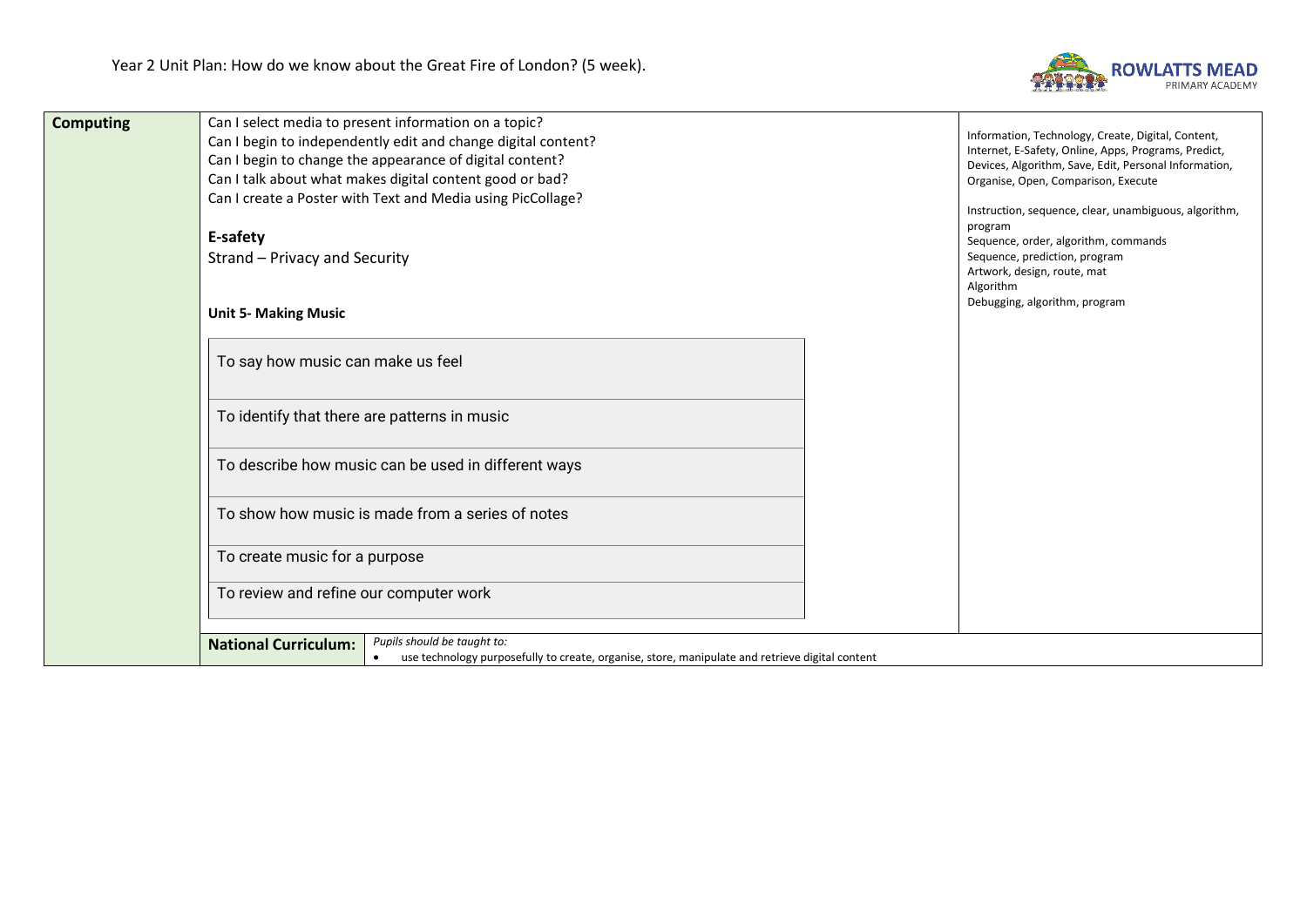

| <b>Sequence of Lessons</b> |                                                                      |                 |          |  |
|----------------------------|----------------------------------------------------------------------|-----------------|----------|--|
| Subject                    | <b>Learning Challenge</b>                                            | <b>Outcomes</b> | Concepts |  |
| 1. Science                 | Can I identify uses of different everyday materials?                 |                 |          |  |
| Science<br>2.              | Can I understand the different properties of materials               |                 |          |  |
| Science<br>3.              | Can I describe materials by their properties?                        |                 |          |  |
| Science<br>4.              | Can I group materials based on their properties?                     |                 |          |  |
| Science<br>5.              | Can I compare the suitability of everyday materials?                 |                 |          |  |
| Science<br>6.              | Can I find out if solid objects can be changed?                      |                 |          |  |
| 7.<br>Geography            | Can I locate the United Kingdom on a World Map, Atlas and Globe?     |                 |          |  |
| Geography<br>8.            | Can I name and locate the four countries in the United Kingdom?      |                 |          |  |
| Geography<br>9.            | Can I name and locate the capital cities of the United Kingdom?      |                 |          |  |
| 10. Geography              | Can I name and locate the seas surrounding the United Kingdom?       |                 |          |  |
| 11. Geography              | Can I compare the location of London and Leicester?                  |                 |          |  |
| 12. History                | Can I sequence the events of the GFoL                                |                 |          |  |
| History<br>13.             | Can I show an understanding of the main events of 1666?              |                 |          |  |
| 14.<br>Music               | Can I appraise a composer?                                           |                 |          |  |
| 15. History                | Can I find out about the life of Samuel Pepys?                       |                 |          |  |
| 16. History                | Can I understand why Samuel Pepys was important?                     |                 |          |  |
| 17. Music                  | Can I learn a Great Fire of London song and learn it in parts?       |                 |          |  |
| 18. Art                    | Can I research the artist Pierre Mondrian?                           |                 |          |  |
| 19. Art                    | Can I create a fact file on the life and artwork of Pierre Mondrian? |                 |          |  |
| 20. Art                    | Can I draw a Tudor House and colour in theme of composition C 1920?  |                 |          |  |
| 21. Science                | Can I carry out an investigation linked to materials?                |                 |          |  |
| Science<br>22.             | Can I carry out a fair test?                                         |                 |          |  |
| 23. Science                | Can I appropriately show results of an investigation?                |                 |          |  |
| 24. Science                | Can I evaluate the findings of an investigation?                     |                 |          |  |
| 25. Computing              | Can I select media to present information on a topic?                |                 |          |  |
| 26. Computing              | Can I begin to independently edit and change digital content?        |                 |          |  |
| 27. Computing              | Can I begin to change the appearance of digital content?             |                 |          |  |
| 28. Computing              | Can I create a Poster with Text and Media using PicCollage           |                 |          |  |